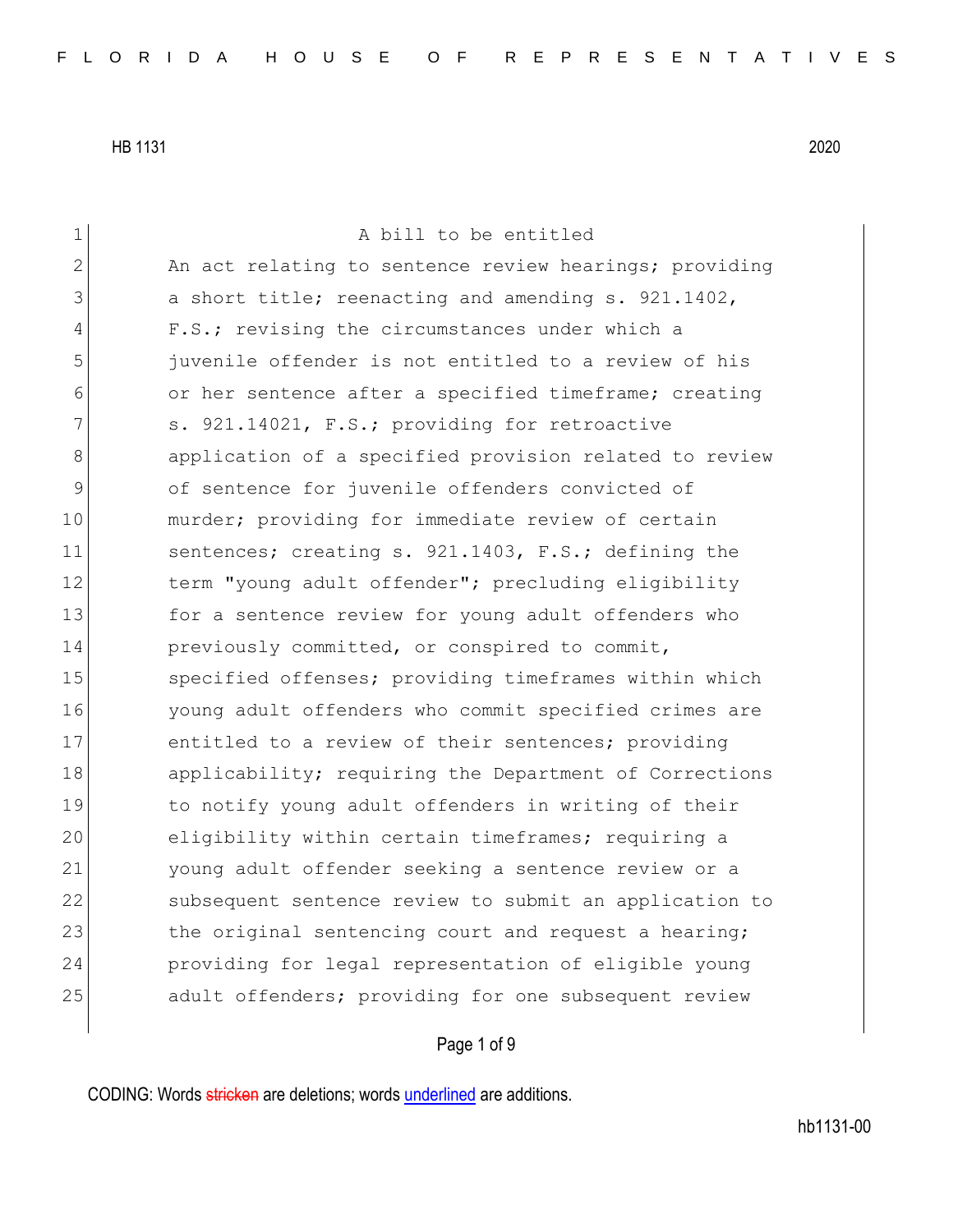Page 2 of 9 26 hearing for the young adult offender after a certain 27 timeframe if he or she is not resentenced at the 28 initial sentence review hearing; requiring the 29 original sentencing court to hold a sentence review 30 hearing upon receiving an application from an eligible 31 young adult offender; requiring the court to consider 32 certain factors in determining whether to modify the 33 young adult offender's sentence; providing 34 requirements if the court makes certain determinations 35 regarding the young adult offender; providing for 36 retroactive application; providing an effective date. 37 38 Be It Enacted by the Legislature of the State of Florida: 39 40 Section 1. This act may be cited as "The Second Look Act." 41 Section 2. Paragraph (a) of subsection (2) of section 42 921.1402, Florida Statutes, is amended, and subsection (4) of 43 that section is reenacted, to read: 44 921.1402 Review of sentences for persons convicted of 45 specified offenses committed while under the age of 18 years.-46 (2)(a) A juvenile offender sentenced under s.  $47$  775.082(1)(b)1. is entitled to a review of his or her sentence 48 after 25 years. However, a juvenile offender is not entitled to 49 review if he or she has previously been convicted of committing 50 one of the following offenses, or of conspiracy to commit one of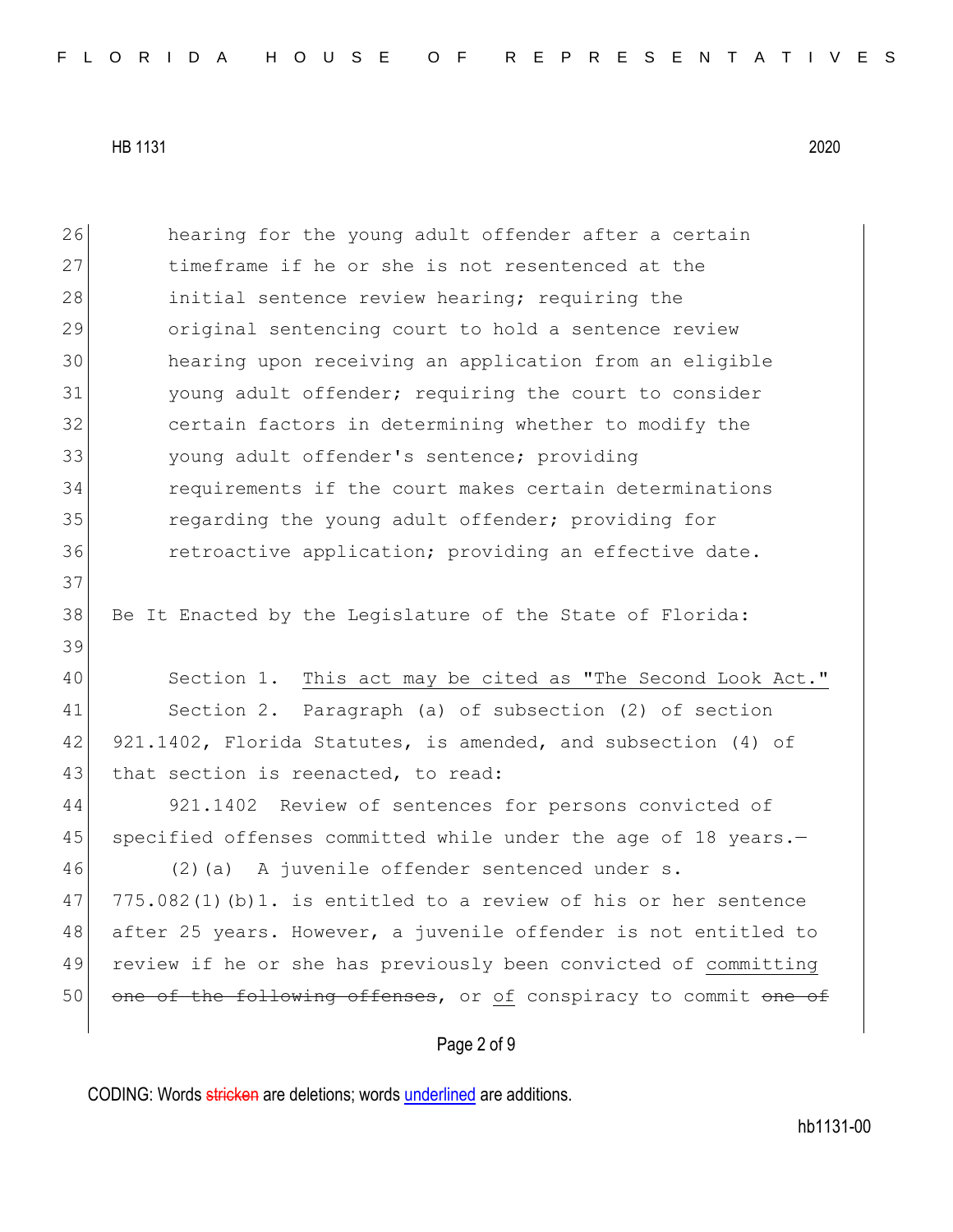51 the following offenses, murder and if the murder offense for 52 which the person was previously convicted was part of a separate 53 criminal transaction or episode than that which resulted in the 54 sentence under s.  $775.082(1)(b)1. \div$  $55$   $1.$  Murder; 56 2. Manslaughter; 57 3. Sexual battery; 58 4. Armed burglary; 59 5. Armed robbery; 60  $\sqrt{6}$ . Armed carjacking: 61 7. Home-invasion robbery; 62  $\vert$  8. Human trafficking for commercial sexual activity with a 63 child under 18 years of age; 64  $\theta$ . False imprisonment under s. 787.02(3)(a); 65 10. Kidnapping. 66 (4) A juvenile offender seeking sentence review pursuant 67 to subsection (2) must submit an application to the court of 68 original jurisdiction requesting that a sentence review hearing 69 be held. The juvenile offender must submit a new application to 70 the court of original jurisdiction to request subsequent 71 sentence review hearings pursuant to paragraph  $(2)$   $(d)$ . The 72 sentencing court shall retain original jurisdiction for the 73 duration of the sentence for this purpose. 74 Section 3. Section 921.14021, Florida Statutes, is created 75 to read:

### Page 3 of 9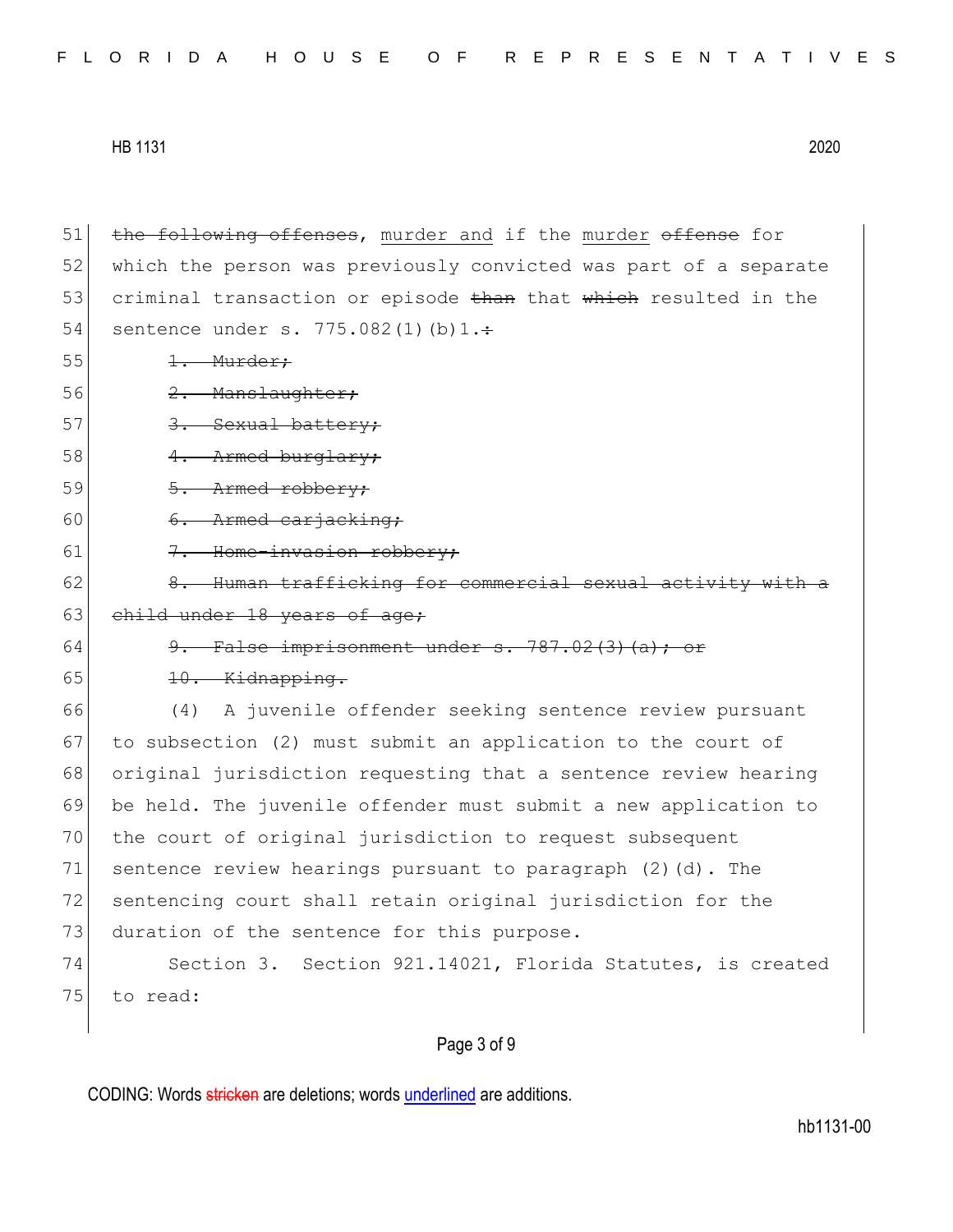| 76  | 921.14021 Retroactive application relating to s. 921.1402;       |
|-----|------------------------------------------------------------------|
| 77  | review of sentence. - A juvenile offender, as defined in s.      |
| 78  | 921.1402, who was convicted and sentenced under s.               |
| 79  | 921.1402(2)(a), excluding s. 921.1402(2)(a)1., as it existed on  |
| 80  | or before June 30, 2020, is entitled to a review of his or her   |
| 81  | sentence after 25 years or, if on July 1, 2020, 25 years have    |
| 82  | already passed since the sentencing, immediately.                |
| 83  | Section 4. Section 921.1403, Florida Statutes, is created        |
| 84  | to read:                                                         |
| 85  | 921.1403 Review of sentences for persons convicted of            |
| 86  | specified offenses committed while under 25 years of age.-       |
| 87  | (1) As used in this section, the term "young adult               |
| 88  | offender" means a person who committed an offense before he or   |
|     |                                                                  |
| 89  | she reached 25 years of age and for which he or she is sentenced |
| 90  | to a term of years in the custody of the Department of           |
| 91  | Corrections, regardless of the date of sentencing.               |
| 92  | (2) A young adult offender is not entitled to a sentence         |
| 93  | review under this section if he or she has previously been       |
| 94  | convicted of committing, or of conspiring to commit, any of the  |
| 95  | following offenses and if the offense was part of a separate     |
| 96  | criminal transaction or episode that resulted in the sentence    |
| 97  | under s. 775.082(3)(a)1., 2., 3., 4., or 6., or (b)1.:           |
| 98  | (a) Section $782.04(1)(a)1$ .;                                   |
| 99  | (b) Section $782.04(1)$ (a) $3.7$ or                             |
| 100 | (c) Section $782.04(2)$ .                                        |

### Page 4 of 9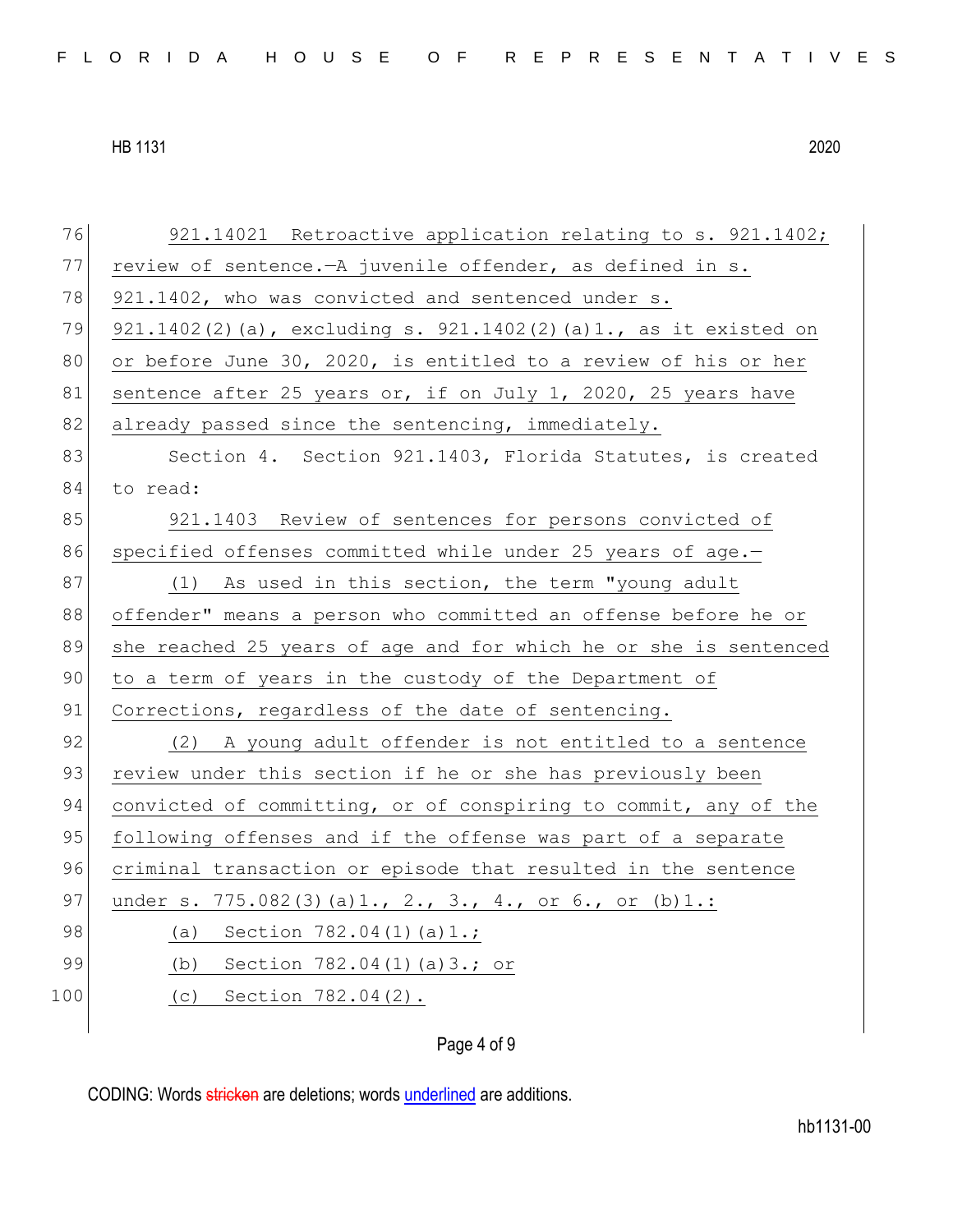101 (3) (a) 1. A young adult offender who is convicted of an 102 offense that is a life felony, that is punishable by a term of 103 years not exceeding life imprisonment, or that was reclassified 104 as a life felony, which was committed after the person attained 105 18 years of age and who is sentenced to a term of more than 20 106 years under s. 775.082(3)(a)1., 2., 3., 4., or 6., is entitled 107 to a review of his or her sentence after 20 years. 108 2. This paragraph does not apply to a person who is 109 eligible for sentencing under s. 775.082(3)(a)5. 110 (b) A young adult offender who is convicted of an offense 111 that is a felony of the first degree or that was reclassified as 112 a felony of the first degree and who is sentenced to a term of 113 more than 15 years under s.  $775.082(3)(b)1$ . is entitled to a 114 review of his or her sentence after 15 years. 115 (4) The Department of Corrections must notify a young 116 adult offender in writing of his or her eligibility to request a 117 sentence review hearing 18 months before the young adult 118 offender is entitled to a sentence review hearing or notify him 119 or her immediately in writing if the offender is eligible as of 120 July 1, 2020. 121 (5) A young adult offender seeking a sentence review under 122 this section must submit an application to the original 123 sentencing court requesting that the court hold a sentence 124 review hearing. The young adult offender seeking a subsequent 125 sentence review hearing must submit a new application to the

### Page 5 of 9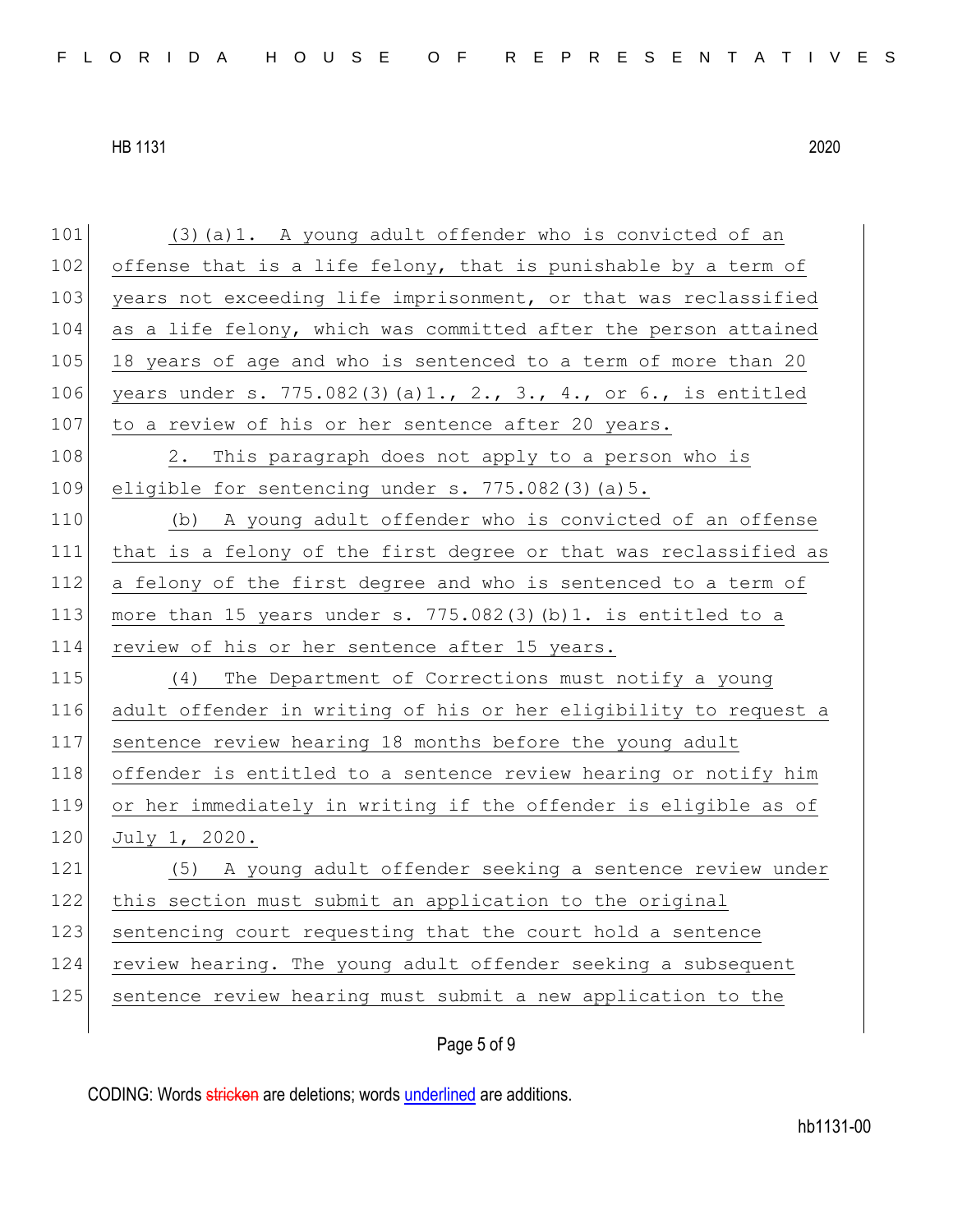| 126 | original sentencing court to request a subsequent sentence       |
|-----|------------------------------------------------------------------|
| 127 | review hearing pursuant to subsection (7). The original          |
| 128 | sentencing court retains jurisdiction for the duration of the    |
| 129 | sentence for this purpose.                                       |
| 130 | (6) A young adult offender who is eligible for a sentence        |
| 131 | review hearing under this section is entitled to be represented  |
| 132 | by an attorney, and the court must appoint a public defender to  |
| 133 | represent the young adult offender if he or she cannot afford an |
| 134 | attorney.                                                        |
| 135 | (7) (a) If the young adult offender seeking sentence review      |
| 136 | under paragraph (3) (a) is not resentenced at the initial        |
| 137 | sentence review hearing, he or she is eligible for one           |
| 138 | subsequent review hearing 10 years after the initial review      |
| 139 | hearing.                                                         |
| 140 | If the young adult offender seeking sentence review<br>(b)       |
|     | under paragraph (3) (b) is not resentenced at the initial        |
| 141 |                                                                  |
| 142 | sentence review hearing, he or she is eligible for one           |
| 143 | subsequent review hearing 5 years after the initial review       |
| 144 | hearing.                                                         |
| 145 | Upon receiving an application from an eligible young<br>(8)      |
| 146 | adult offender, the original sentencing court must hold a        |
| 147 | sentence review hearing to determine whether to modify the young |
| 148 | adult offender's sentence. When determining if it is appropriate |
| 149 | to modify the young adult offender's sentence, the court must    |
| 150 | consider any factor it deems appropriate, including, but not     |

## Page 6 of 9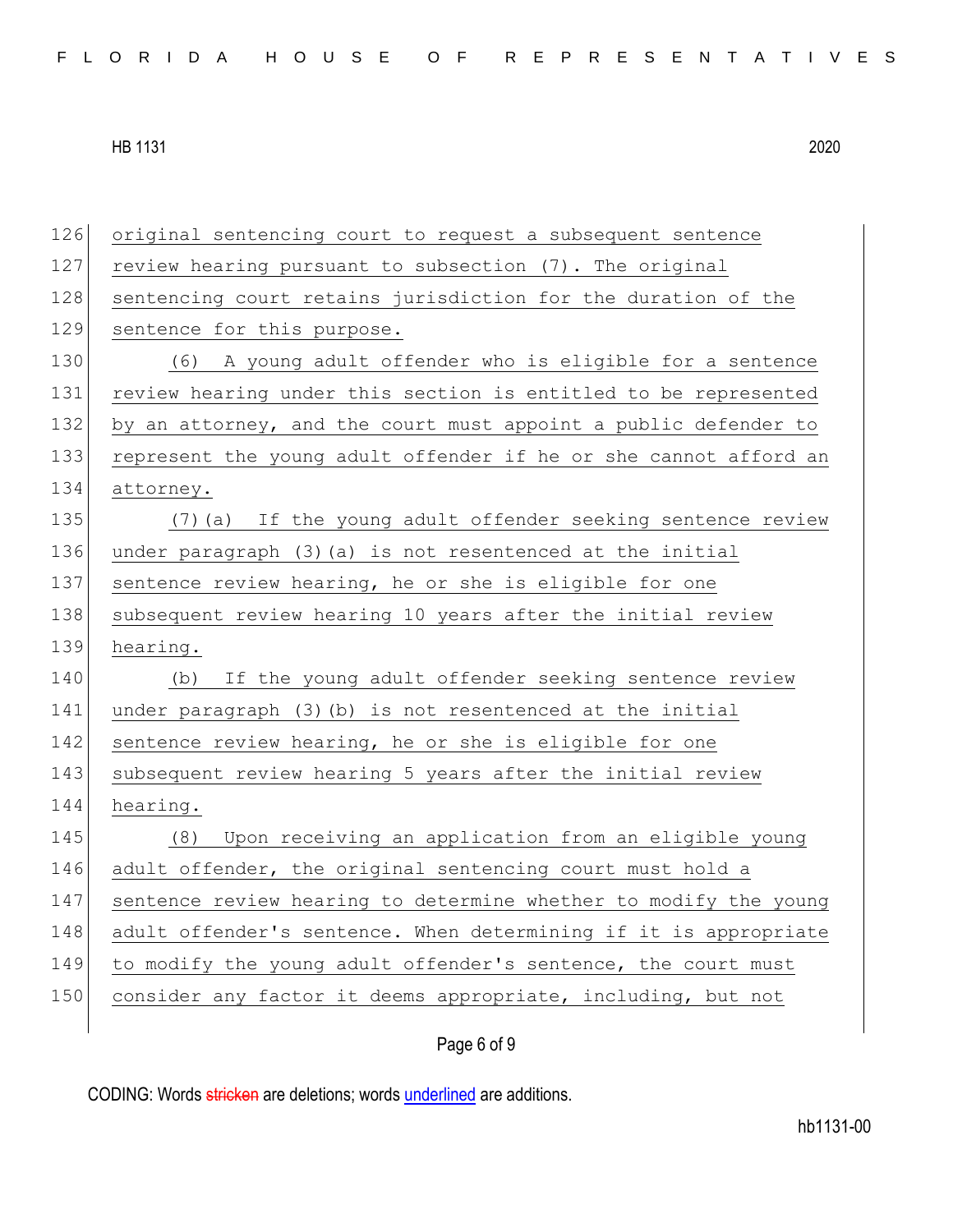| 151 | limited to, any of the following:                                |
|-----|------------------------------------------------------------------|
| 152 | Whether the young adult offender demonstrates maturity<br>(a)    |
| 153 | and rehabilitation.                                              |
| 154 | Whether the young adult offender remains at the same<br>(b)      |
| 155 | level of risk to society as he or she did at the time of the     |
| 156 | initial sentencing.                                              |
| 157 | (c) The opinion of the victim or the victim's next of kin.       |
| 158 | The absence of the victim or the victim's next of kin from the   |
| 159 | sentence review hearing may not be a factor in the determination |
| 160 | of the court under this section. The court must allow the victim |
| 161 | or victim's next of kin to be heard in person, in writing, or by |
| 162 | electronic means. If the victim or the victim's next of kin      |
| 163 | chooses not to participate in the hearing, the court may         |
| 164 | consider previous statements made by the victim or the victim's  |
| 165 | next of kin during the trial, initial sentencing phase, or       |
| 166 | previous sentencing review hearings.                             |
| 167 | Whether the young adult offender was a relatively<br>(d)         |
| 168 | minor participant in the criminal offense or whether he or she   |
| 169 | acted under extreme duress or under the domination of another    |
| 170 | person.                                                          |
| 171 | Whether the young adult offender has shown sincere and<br>(e)    |
| 172 | sustained remorse for the criminal offense.                      |
| 173 | Whether the young adult offender's age, maturity, or<br>(f)      |
| 174 | psychological development at the time of the offense affected    |
| 175 | his or her behavior.                                             |
|     |                                                                  |

# Page 7 of 9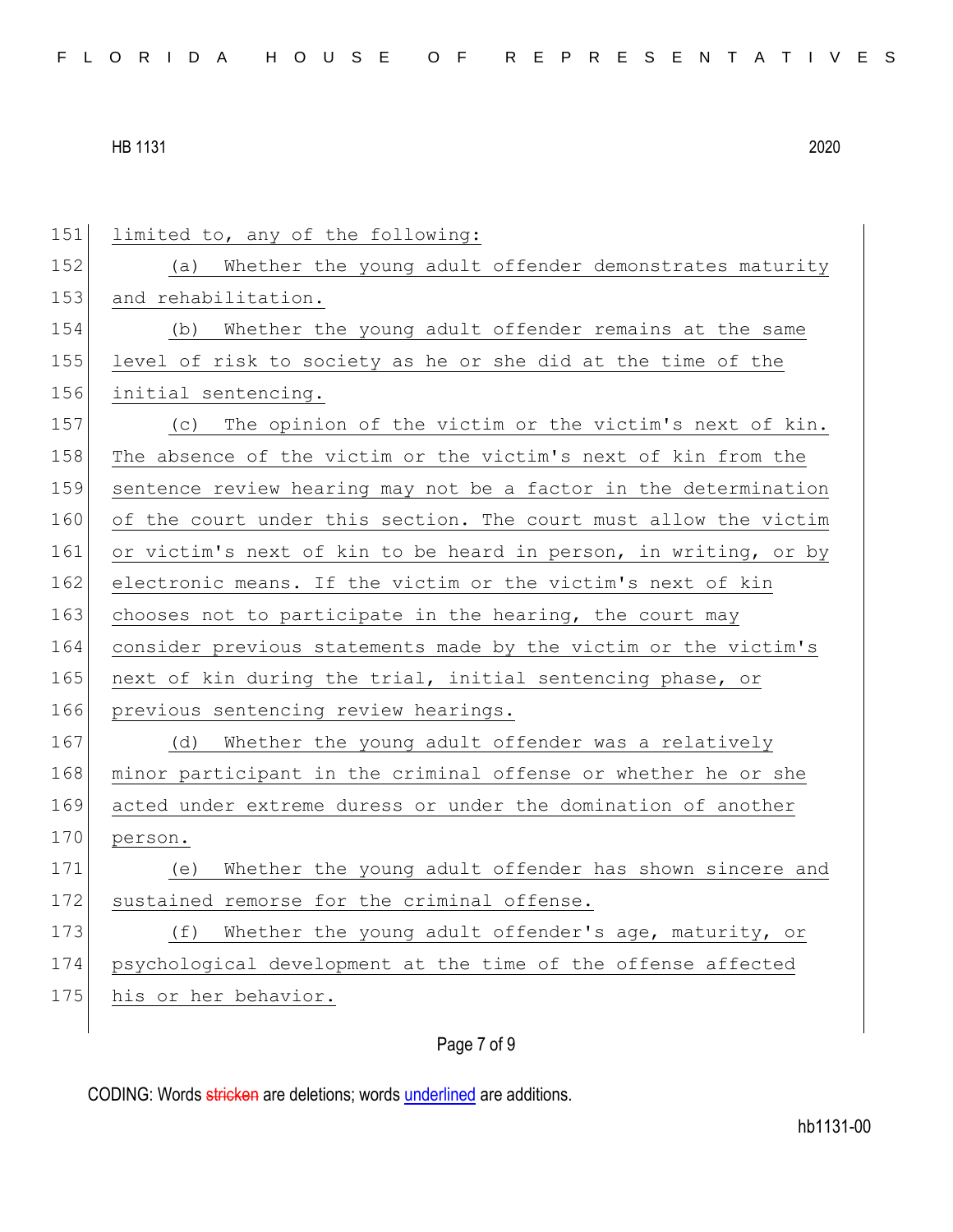| 176 | (g) Whether the young adult offender has successfully              |
|-----|--------------------------------------------------------------------|
| 177 | obtained a high school equivalency diploma or completed another    |
| 178 | educational, technical, work, vocational, or self-rehabilitation   |
| 179 | program, if such a program is available.                           |
| 180 | (h) Whether the young adult offender was a victim of               |
| 181 | sexual, physical, or emotional abuse before he or she committed    |
| 182 | the offense.                                                       |
| 183 | (i) The results of any mental health assessment, risk              |
| 184 | assessment, or evaluation of the young adult offender as to        |
| 185 | rehabilitation.                                                    |
| 186 | $(9)$ (a) If the court determines at a sentence review             |
| 187 | hearing that the young adult offender who is seeking sentence      |
| 188 | review under paragraph (3) (a) has been rehabilitated and is       |
| 189 | reasonably believed to be fit to reenter society, the court must   |
| 190 | modify the sentence and impose a term of probation of at least 5   |
| 191 | years.                                                             |
| 192 | (b) If the court determines at a sentence review hearing           |
| 193 |                                                                    |
|     | that the young adult offender who is seeking sentence review       |
| 194 | under paragraph (3) (b) has been rehabilitated and is reasonably   |
| 195 | believed to be fit to reenter society, the court must modify the   |
| 196 | sentence and impose a term of probation of at least 3 years.       |
| 197 | If the court determines that the young adult offender<br>(C)       |
| 198 | seeking sentence review under paragraph (3) (a) or (3) (b) has not |
| 199 | demonstrated rehabilitation or is not fit to reenter society,      |
| 200 | the court must issue a written order stating the reasons why the   |

Page 8 of 9